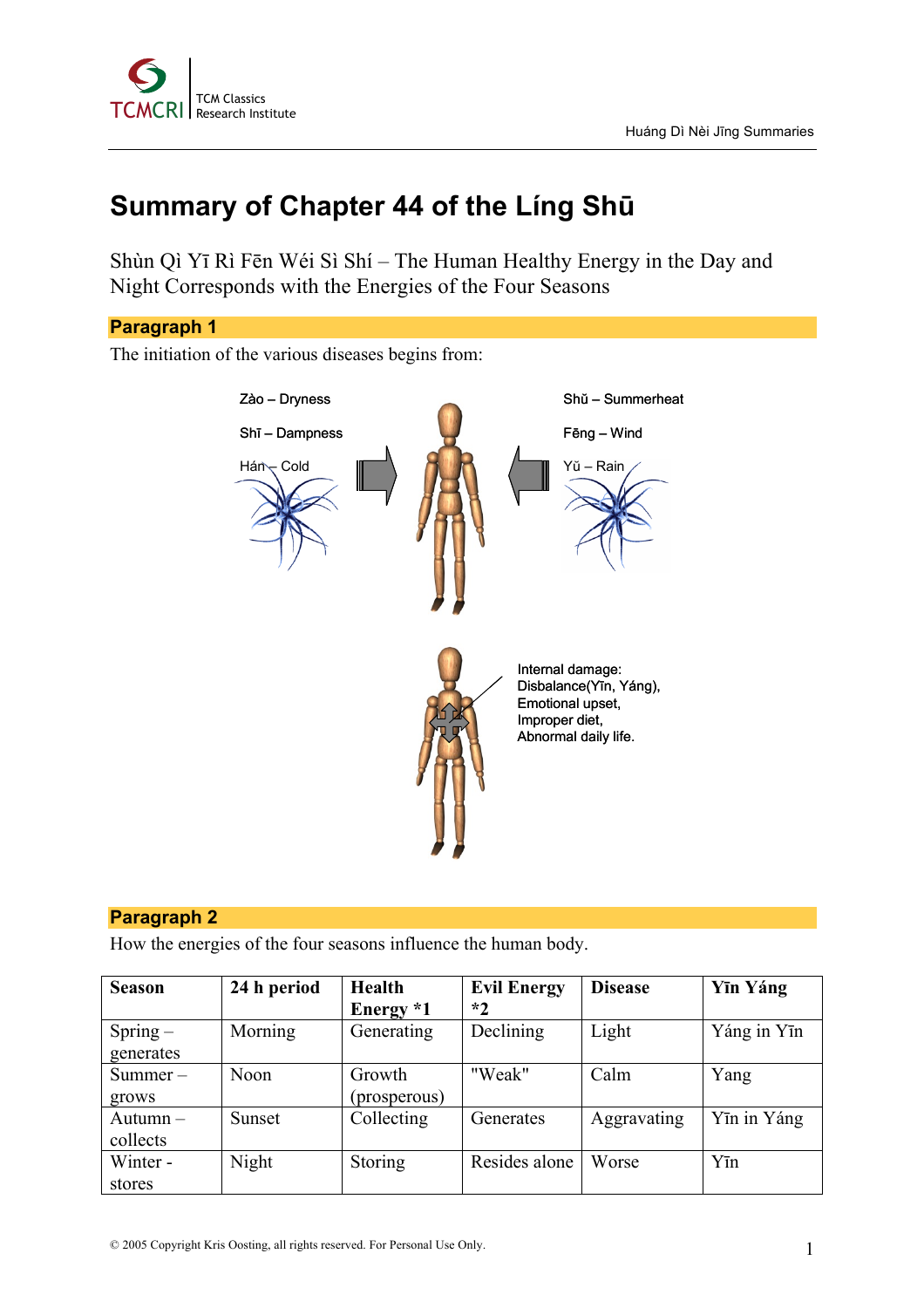

### Note:

<sup>\*1</sup> in the Chinese text the expression rén qì ( $\overline{\wedge}$ ) is used. This is translated as health energy by the authors.

<sup>\*2</sup> In relation with Spring the author uses bing qì (病气), with summer xié (邪), with autumn xié qì (邪气), and with winter also xié qì (邪气).

According to Wiseman [1]:

Disease bìng (病) is any sick condition of the body or part of it.

Evil, xié  $(\mathcal{H})$  is any entity from outside or from within that threatens health.

Right, zhèng (正) means correct or normal.

Right Qi, zhèng qì (正气): **1.** True qi, especially in opposition to disease. Right qi is the active aspect of all components (zàng fŭ, xuè, jīn-yè, jīng, etc.) in maintaining health and resisting disease. Right qi stands in opposition to evil qi. **2.** The normal qi of the seasons, warmth in spring, heat in summer, coolness in autumn, and cold in winter.

#### **Paragraph 3**

When the disease is not corresponding with the energies of the four seasons, and a single zàng has contracted a serious disease.

**1.** When the qì of the zàng is subjugated by the energy of the day, the disease will be aggravated \*3.

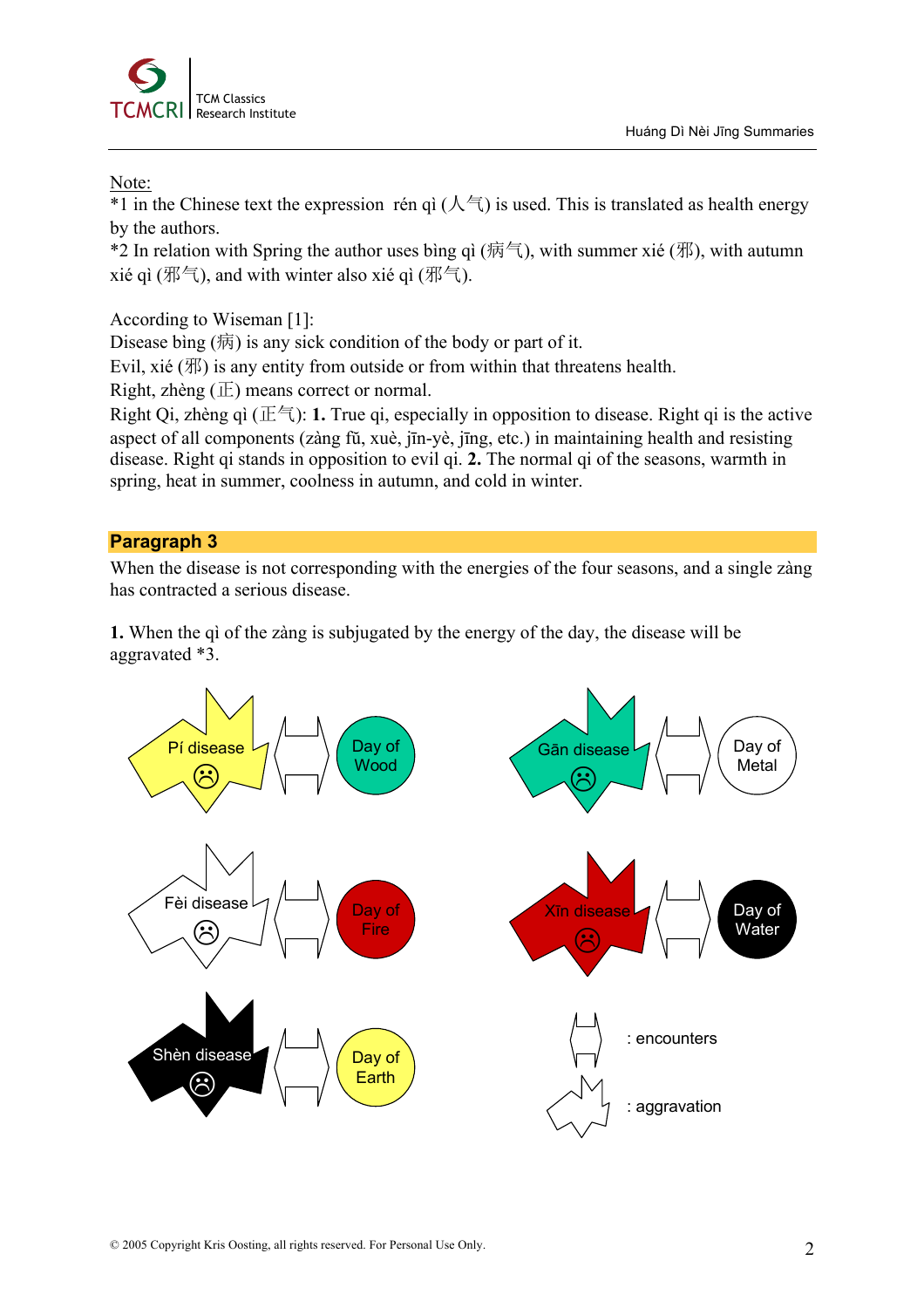

\*3 This is the insulting sequence (xiāng wŭ) of the wŭ xíng.

**2.** When the qì of the zàng is supported or agreeable with that of the day, the disease will be somewhat alleviated \*4.



\*4 This is the element its mother element or its own element.

### **Paragraph 4**

In five zàng there are 25 acupoints which correspond to the five seasons.

### **Paragraph 5**

The five variations:

|                   | Gān        | Xīn               | Pí             | Fèi         | Shèn             |
|-------------------|------------|-------------------|----------------|-------------|------------------|
| <b>Viscus of</b>  | Yáng       | Yáng              | Yīn            | Yīn         | Yīn              |
| Colour            | Green      | Red               | Yellow         | White       | <b>Black</b>     |
| <b>Season</b>     | Spring     | Summer            | Long<br>summer | Autumn      | Winter           |
| <b>Decimal</b>    | Jiă, Yĭ    | Bing, Ding        | Wù, Jĩ         | Gēng, Xīn   | Rén, Guĭ         |
| cycle of a<br>day |            |                   |                |             |                  |
| <b>Tone</b>       | (E)<br>Jué | $Zh$ ĭ $(G)$      | Gōng $(C)$     | Shāng $(D)$ | Yŭ<br>(A)        |
| <b>Taste</b>      | Sourness   | <b>Bitterness</b> | Sweetness      | Acridness   | <b>Saltiness</b> |

© 2005 Copyright Kris Oosting, all rights reserved. For Personal Use Only. 3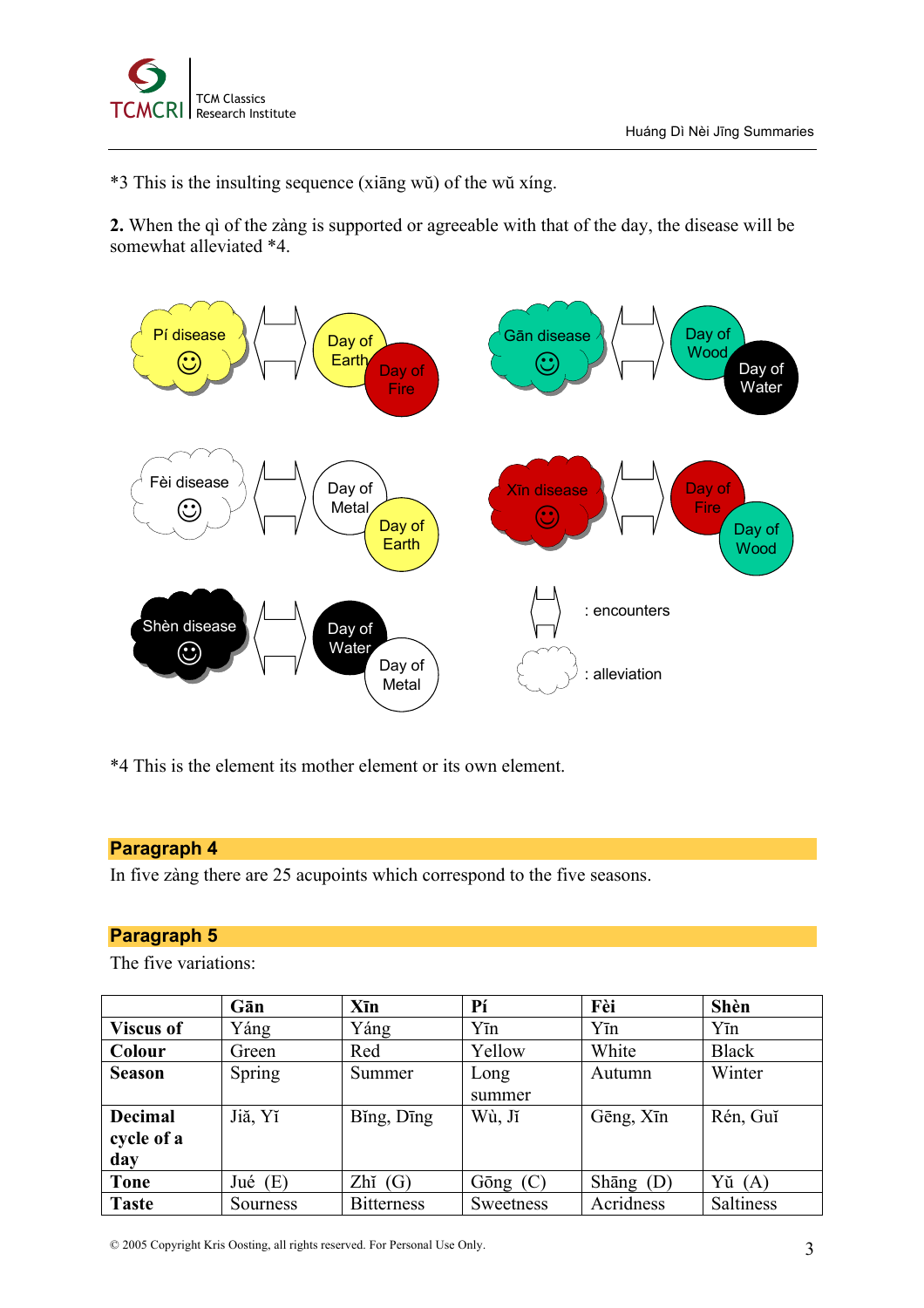

#### **Paragraph 6, 8**

Huáng Dì: "What are the conditions of the five kinds of acupoint dominated by the five variations?"

The table below shows the five variations in relation to the five seasons. The crossings indicate what to prick of the various channels. This also indicates what season one of the five variations dominates.

|              | Winter    | <b>Spring</b> | <b>Summer</b> | Long       | <b>Autumn</b> |
|--------------|-----------|---------------|---------------|------------|---------------|
|              |           |               |               | summer     |               |
| 5 zàng       | Jing-Well |               |               |            |               |
| (disease in  |           |               |               |            |               |
| zàng)        |           |               |               |            |               |
| 5 colours    |           | Ying-Spring   |               |            |               |
| (disease     |           |               |               |            |               |
| manifested   |           |               |               |            |               |
| on           |           |               |               |            |               |
| complexion)  |           |               |               |            |               |
| 5 seasons    |           |               | Shū-Stream    |            |               |
| (disease     |           |               |               |            |               |
| alleviated / |           |               |               |            |               |
| aggravated   |           |               |               |            |               |
| now and      |           |               |               |            |               |
| then)        |           |               |               |            |               |
| 5 tones      |           |               |               | Jīng-River |               |
| (disease is  |           |               |               |            |               |
| manifested   |           |               |               |            |               |
| in voice)    |           |               |               |            |               |
| 5 tastes     |           |               |               |            | Hé-Sea        |
| (diseases of |           |               |               |            |               |
| stomach,     |           |               |               |            |               |
| disease      |           |               |               |            |               |
| caused by    |           |               |               |            |               |
| too much     |           |               |               |            |               |
| food and     |           |               |               |            |               |
| drink)       |           |               |               |            |               |

# **Paragraph 7**

The Yuán points of the Fŭ are not corresponding to the five seasons (wŭ xíng).